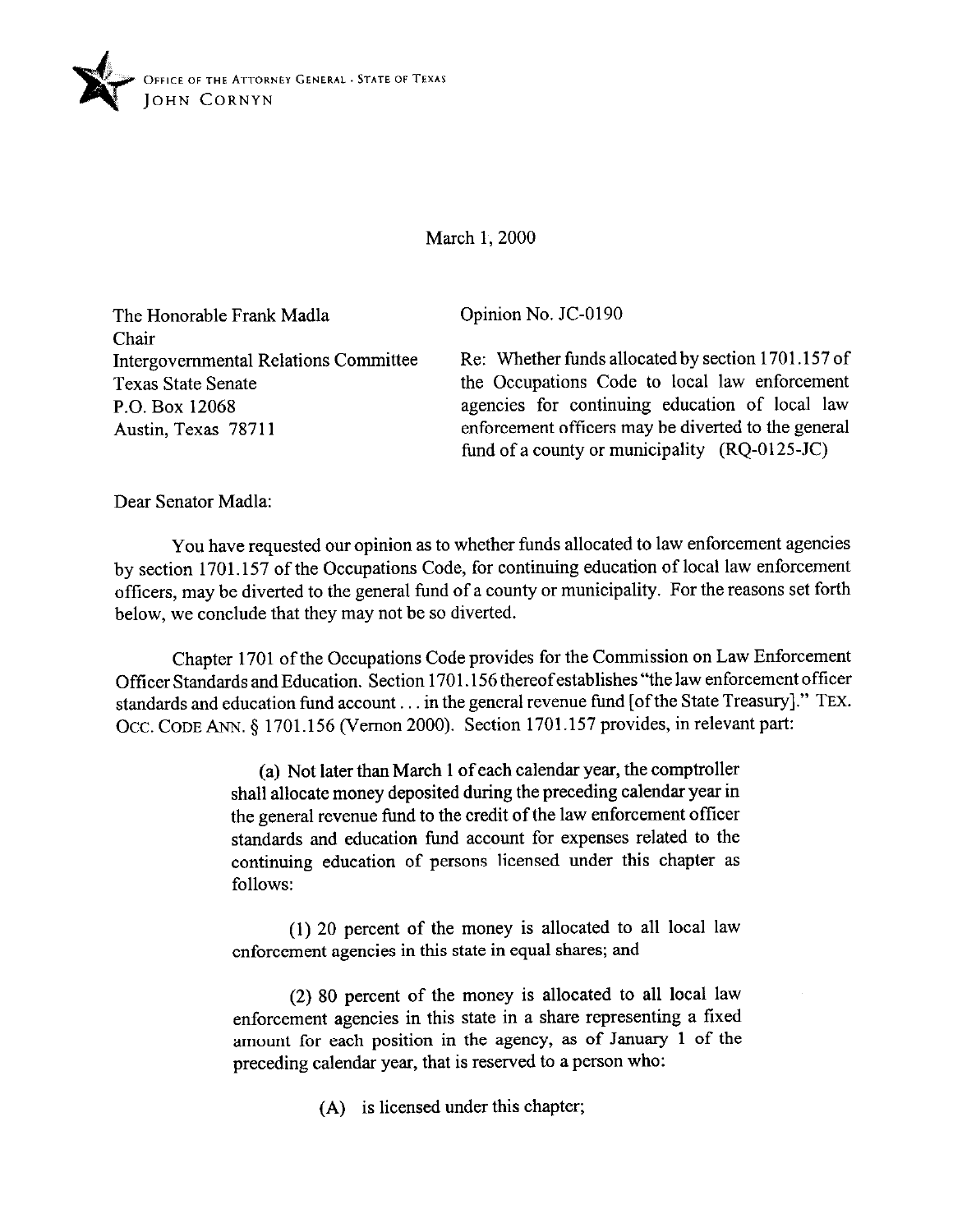$\cdots$ 

(B) works as a peace officer on the average of at least 32 hours a week; and

(C) is compensated by a political subdivision of this state at least at the minimum wage and is entitled to all employee benefits offered to a peace officer by the political subdivision.

(c) The head of a law enforcement agency shall maintain a complete and detailed written record of money received and spent by the agency under this section. Money received under this section is subject to audit by the comptroller. Money spent under this section is subject to audit by the state auditor.

(d) A local law enforcement agency shall use money received under Subsection (a) only as necessary to ensure the continuing education of persons licensed under this chapter or to provide necessary training, as determined by the agency head, to full-time fully paid law enforcement support personnel in the agency.

(e) A local law enforcement agency may not use money received under Subsection (a) to replace funds that are provided to the agency by the county or municipality having jurisdiction over the agency on a recurring basis for training law enforcement officers and support personnel.

*Id.* § 1701.157. You ask whether the above described funds may be transferred to the general fund of a county or municipality.

Subsection (a) of section 1701.157 declares that the money is allocated to local "law enforcement agencies." *Id.* § 1701.157(a). Subsection (d) makes clear that the funds at issue may be used by a law enforcement agency "only as necessary" for the "continuing education" of licensees or for "necessary training" for a law enforcement agency's "support personnel." *Id. 5* 1701.157(d) (emphasis added). Subsection(e) provides that the funds may not even be used to *replace* training funds furnished by the city or county. *Id.* 5 1701.157(e). Furthermore, subsection(c), in requiring "the head of a law enforcement agency" to maintain a "detailed written record" of receipts and expenditures, and in permitting the audit of these moneys by state officials, suggests that the local governmental body has little budgetary or supervisory control over these funds whatsoever. *Id.*  \$ 1701.157(c). In fact, a 1997 amendment to section 1701.157's statutory predecessor deletes the previous requirement that counties and municipalities conduct their own audit of these funds. See Act of May 23, 1997, 75th Leg., R.S., ch. 915, 1997 Tex. Gen. Laws 2901, 2902 (codified as an amendment to former TEX. GOV'T CODE ANN. § 415.0845); see also SENATE COMM. ON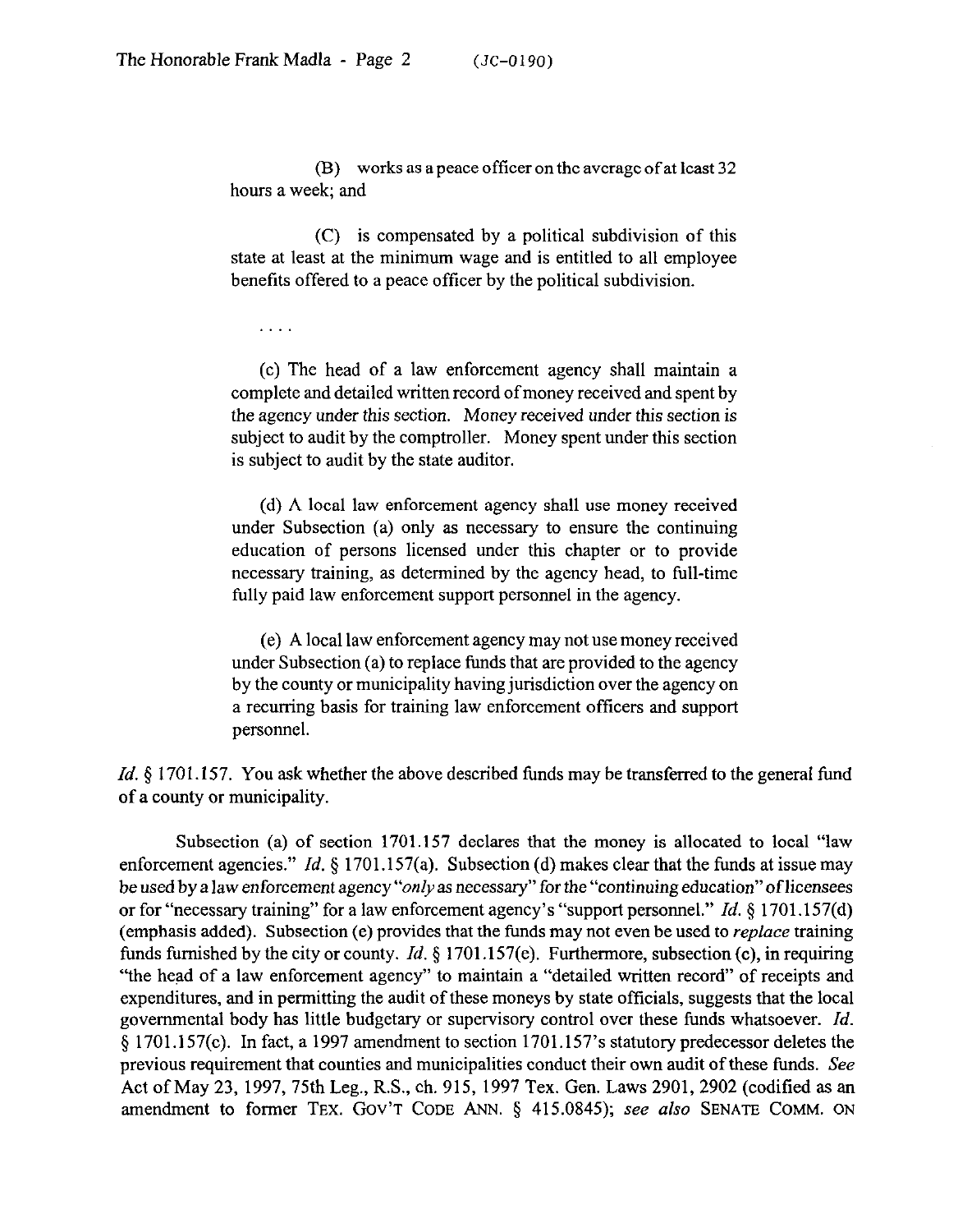INTERGOVERNMENTAL RELATIONS, BILL ANALYSIS, Tex. Comm. Substitute S.B. 187, 75th Leg., R.S. (1997).

Such language leaves no room for construction. When the language of a statute is neither ambiguous nor unreasonable nor unconstitutional, the courts look to the language itself to determine the legislature's intent. *Ex parte Evans*, 964 S.W.2d 643, 646 (Tex. Crim. App. 1998) (en banc). See *also Jones* v. *Del Andersen* & *Assoc., 539* S.W.2d 348 (Tex. 1976). Since the language of section 1701,157 vests control of the funds in local law enforcement agencies and permits the use of the funds only for "continuing education" and "necessary training," it follows that the funds may not be diverted to the general fund of a county or municipality.